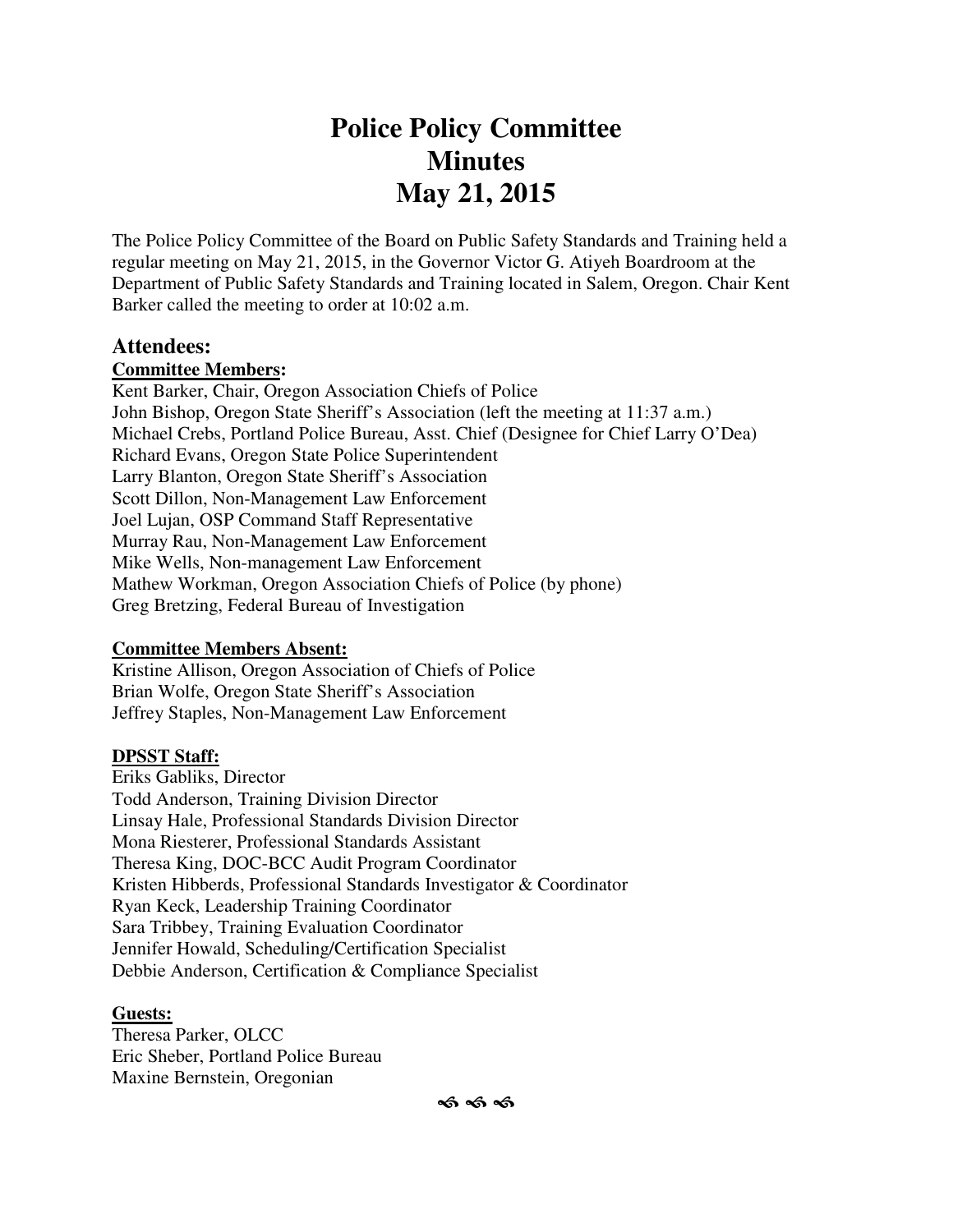#### **1. Minutes of February 19, 2015 Meeting**

Approve the minutes of the February 19, 2015 Police Policy Committee meeting.

To see a complete record of the February 19, 2015 Police Policy Committee minutes, please go to:

http://www.oregon.gov/dpsst/BD/pages/policepolicycommitteemeetingminutes.aspx

John Bishop moved that the committee approve the minutes of the February 19, 2015 Police Policy Committee meeting. Larry Blanton seconded the motion. The motion carried unanimously.

# **2. \*OLCC – Curriculum Approval**

Presented by Sara Tribbey

A four week training curriculum was presented to the committee for the OLCC liquor enforcement inspectors. The passing of the 2012 SB 1528 required not only for OLCC liquor inspectors to be certified, but also for DPSST develop a certification program. The OLCC curriculum committee has been meeting over the past several months to build a studentcentered development program to meet OLCC's needs, but also aligning the direction of DPSST training. The four week basic curriculum is designed to help new liquor enforcement inspectors acquire essential knowledge as well as develop job specific skills that will be utilized throughout their careers.

Larry Blanton moved to recommend approval of the OLCC Curriculum to the board based on the information presented. John Bishop seconded the motion. The motion carried unanimously.

#### **3. \*2015 Police Job Task Analysis Approval**

Presented Theresa King

A group of subject matter experts were convened to review the job task analysis for police officers. Substantially, the JTA did not change, but because of current trending, there were new tasks added that include; active shooter, active threat, interacting with mentally ill, and use of audio devices in today's policing. There were also 28 characteristics and traits added to the analysis that identify skills a police officer should possess to make them successful in their career.

John Bishop moved to recommend approval of the 2015 Police Job Task Analysis to the board as presented. Mike Wells seconded the motion. The Motion carried unanimously. Rich Evans for the record thanked everyone involved for their participation.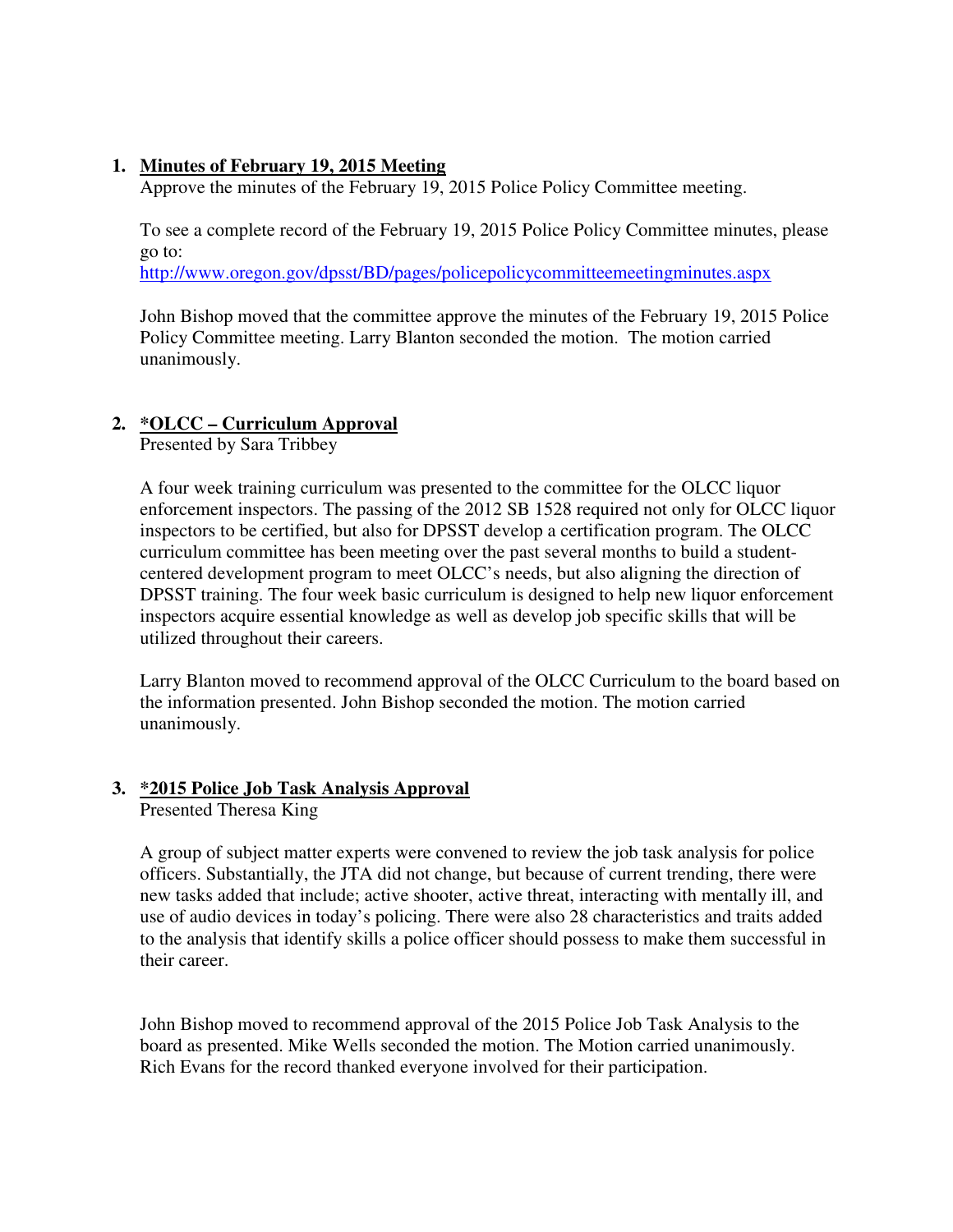**4. \*Dustin Hyer, DPSST #34048, (Possible Executive Session)** This item was removed for discussion from the agenda.

# **5. \*OAR 259-008-0010 Proposed Rule Change; Physical Standards Review, Form F2 and Physical Standard Waivers Process Changes**

Presented by Sharon Huck

This proposed rule change updates the medical standards for police officers, corrections officers, parole and probation officers, and liquor enforcement inspectors. The change also streamlines the reporting and waiver processes for the applicant, hiring agency, and the Department.

Larry Blanton moved to recommend filing the proposed language as presented with the Secretary of State and as a permanent rule if no comments are received. Rich Evans seconded the motion. The motion carried unanimously*.* 

By consensus the committee found no fiscal impact to small businesses.

# **6. \*Thomas Kippp, Oregon State Police (Retired), DPSST #20794** Presented by Leon Colas

Rich Evans asked to be removed due to a potential conflict of interest Larry Blanton asked to be removed due to a potential conflict of interest Joel Lujan asked to be removed due to a potential conflict of interest

Due to not having a quorum, Chair, Kent Barker stated we will table the agenda until next meeting.

#### **7. \*James Escobar, Portland Police Bureau, DPSST #51843** Presented by Leon Colas

Michael Crebs asked to be removed due to a potential conflict of interest.

James Escobar's conduct in Portland Police Bureau's Internal Affairs cases #2014-B-0006 and 2014-B-0022 involving violations of Bureau policies and dishonesty that led to his resignation in lieu of termination.

John Bishop moved that the Police Policy Committee adopts the staff report as the record upon which its recommendations are based. Joel Lujan seconded the motion. The motion carried unanimously.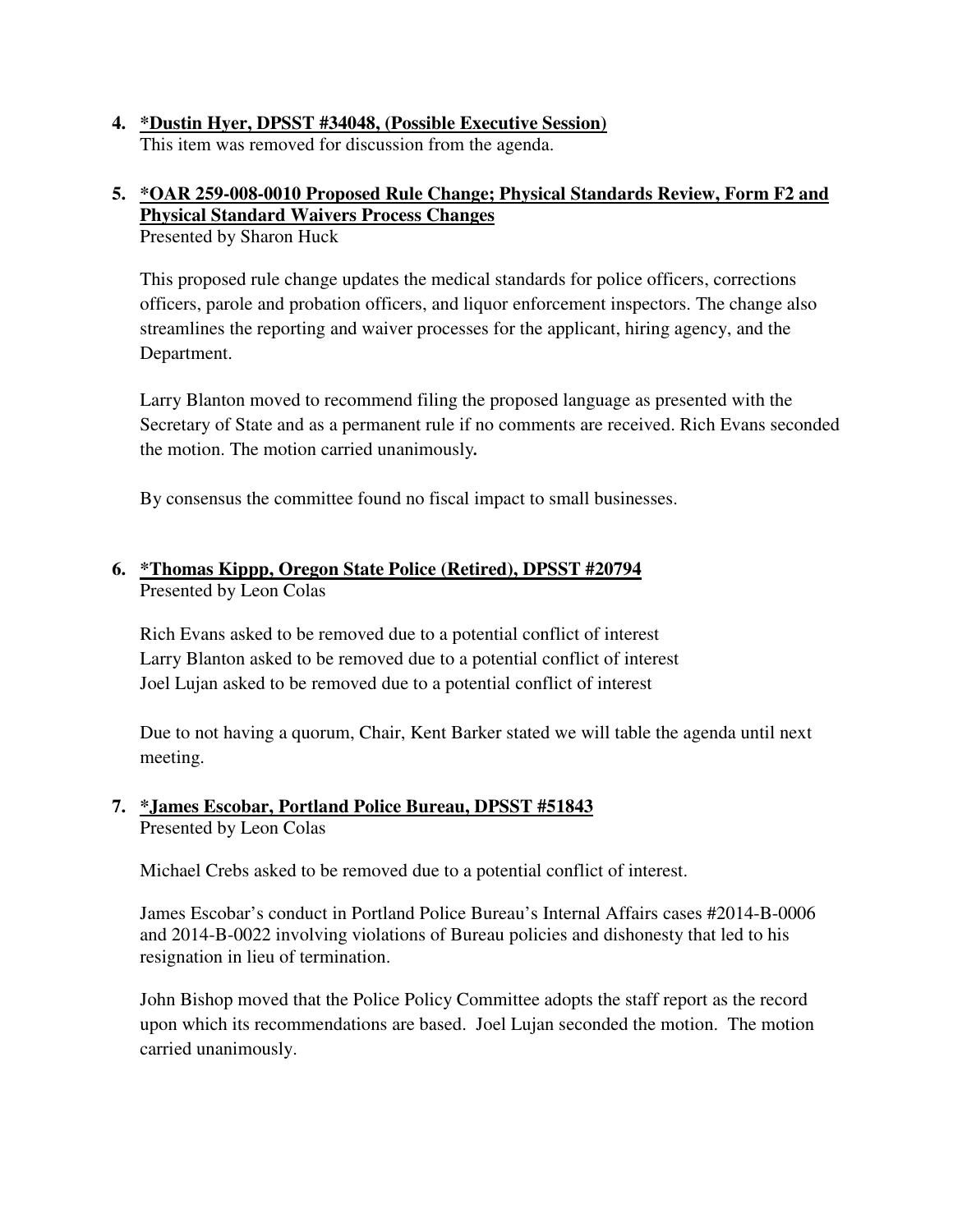By discussion and consensus, the committee determined that James Escobar's behavior did not involve **Insubordination**.

By discussion and consensus, the committee identified James Escobar's behavior did involve **Misconduct** as defined in the Administrative Rule by knowingly driving his vehicle without displaying license plates.

Rich Evans moved that the Police Policy Committee find that James Escobar's **Misconduct** does rise to the level to warrant revocation when considered alone. Larry Blanton seconded the motion. The motion carried unanimously.

By discussion and consensus, the committee identified that James Escobar's behavior did not involve **Gross Misconduct** as defined in the Administrative Rule.

By discussion and consensus, the committee determined that James Escobar's behavior did not involve **Misuse of Authority** as defined in the Administrative Rule.

By discussion and consensus, the committee determined that James Escobar's behavior did not involve **Disregard for the Rights of Others** as defined in the Administrative Rule.

By discussion and consensus, the committee determined that James Escobar's behavior did involve **Dishonesty** as defined in the Administrative Rule by repeated hiding of the VIN of his personal vehicle and his untruthfulness about why his vehicle did not have license plates. Also in the information from the Deputy Sheriff from Clackamas County, that stated he had seen Mr. Escobar without plates on his car in a previous incident, and had cited him for the same issue. Mr. Escobar's behavior of hiding the VIN number, taking the license plates off of his vehicle, and the overall untruthfulness of the situation shows **Dishonesty**.

Larry Blanton moved that the Police Policy Committee find that James Escobar's **Dishonesty** does rise to the level to warrant revocation when considered alone. Joel Lujan seconded the motion. The motion carried unanimously.

By discussion and consensus, the committee determined that James Escobar's behavior did involve **Aggravating Circumstance** by Mr. Escobar's continuing behavior. Using his knowledge as a police officer to try and get around the system rather than paying for the parking. The fact that Mr. Escobar did not respond is also an **Aggravating Circumstance**.

By discussion and consensus, the committee determined James Escobar's behavior did not involve any **Mitigating Circumstances**.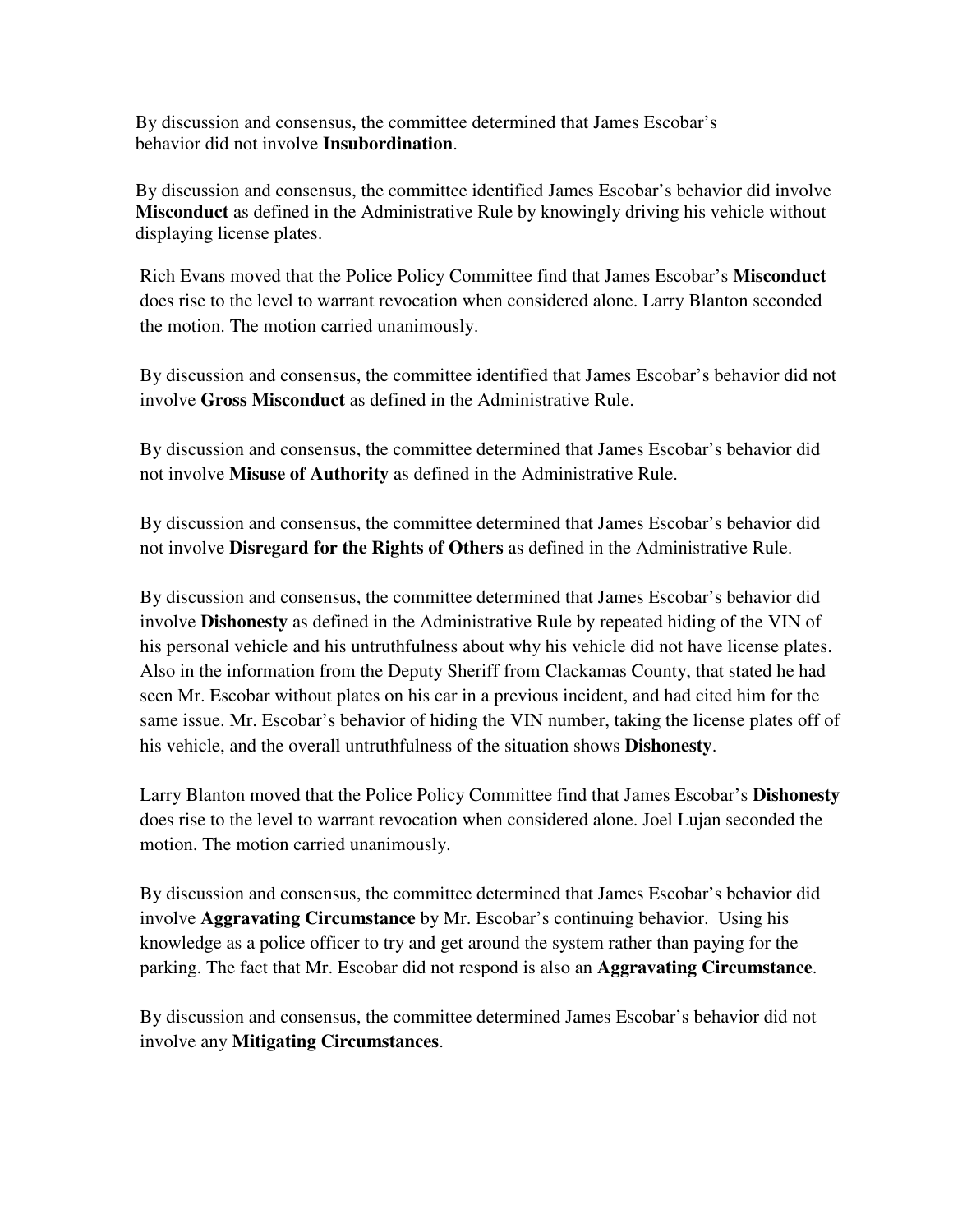After considering the totality of the circumstances, Rich Evans moved that the committee recommends to the Board that James Escobar's certification be revoked. John Bishop seconded the motion. The motion carried unanimously.

Larry Blanton moved that the committee recommends to the board that James Escobar's **Misconduct** warrants for an ineligibility period to reapply for seven years. Rich Evans seconded the motion. The motion carried unanimously.

John Bishop moved that the committee recommends to the Board that James Escobar's **Dishonesty** warrants for an ineligibility period to reapply for a lifetime. Larry Blanton seconded the motion. The motion carried unanimously

#### **8. \*Request for Review of Training Waiver Process**

Chief Brian Harvey, La Grande Police Department

At the request of the Chief Brian Harvey with the La Grande Police Department, Chief Harvey is asking for the committee to review the current standards for training waivers. Specifically the requirement for retraining someone when they have left full time certified law enforcement in the state. DPSST, at the request of the board, formed a work group last year to review this standard and determined that the standards were still relevant and recommended no changes at that time. The issue is presented for discussion and direction regarding the training waiver process for law enforcement officers.

By discussion and consensus the committee determined to not make any changes to the current training waiver process.

#### **9. Staff Updates**

Linsay Hale Reported:

There is a public records order that came out from the AG's office, regarding the release of officer dates of birth from DPSST. The Oregonian has made a public records request for DPSST information, including the dates of birth for law enforcement officers. DPSST feels this is protected information and disagrees with the Order and is seeking relief in circuit court. More information to follow.

DPSST has decided to go forward with a Criminal Justice IRIS system. This would be an internet portal for members of the public to look review law enforcement employment, rank and training records. This will only be for actively employed certified individuals. The information would only include the employer, officer's name and DPSST#, officer's rank, and the training records. It was a general consensus from the committee that they would like to add a disclaimer that states "this may not be a complete and accurate training record".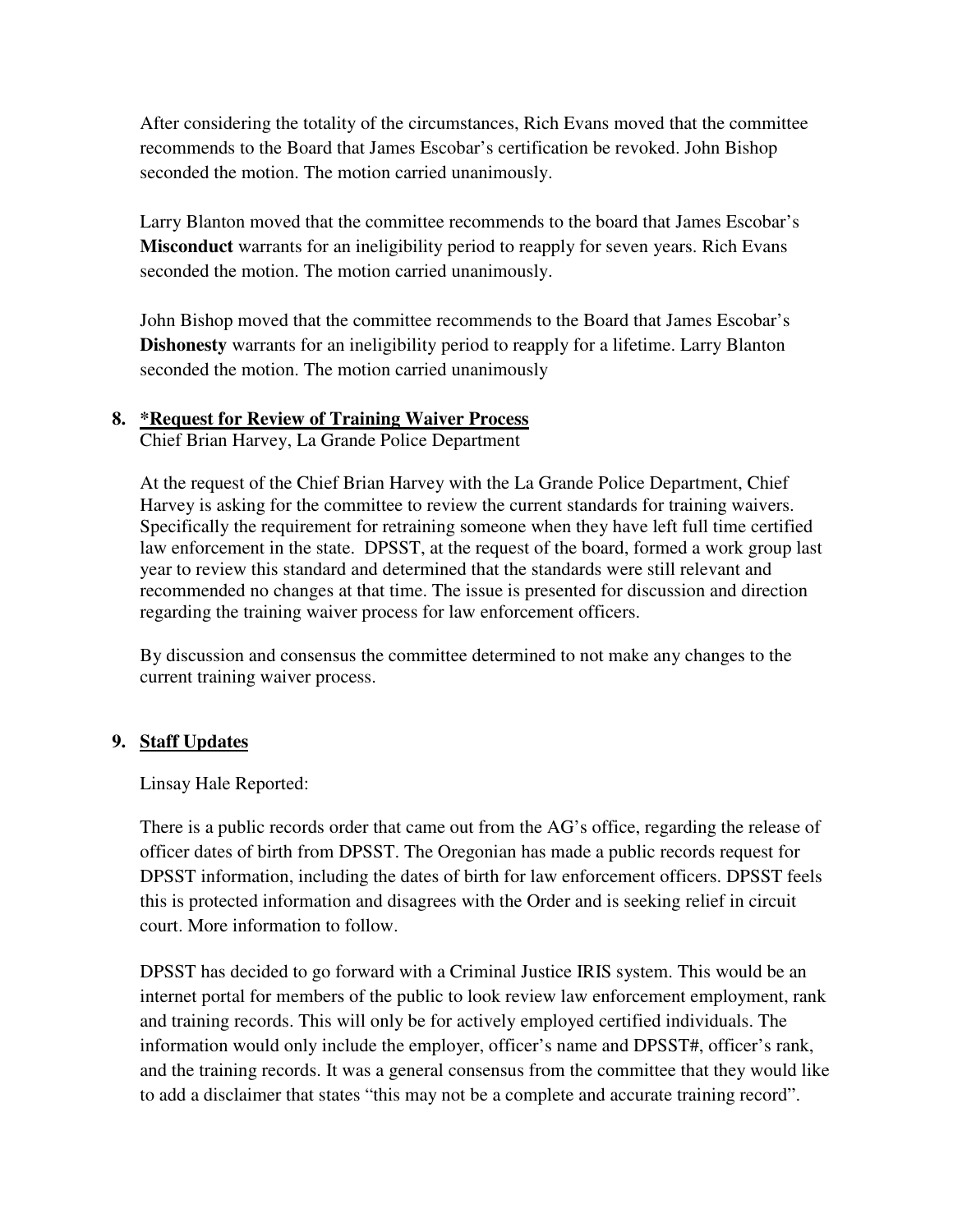DPSST is also reviewing the internal complaint process. It has been recognized recently that there is not have a consistent process within the Professional Standards Division. DPSST is formulating one process for constituents to make complaints and have a standard way of how the complaints are handled. This will be coming forward by a rule change hopefully by the August Police Policy meeting.

Staff requests permission to form a workgroup to revisit the denial/revocation rule for all of the law enforcement discipline. There have been some issues that have come up that are requiring some clarification. It was agreed by a general consensus from the group to form a work group.

Todd Anderson Reported:

Basic 348 just graduated. This was the first class ever to receive all the citations, which are the academic, skills, defense tactic, and director's award. We have basic police classes starting in June, August and September which are completely full. We are hosting the Core Science two day classes, that are scheduled for June  $15<sup>th</sup>$  and  $16<sup>th</sup>$ . It is open registration currently on our website.

We are working with HIDTA and hosting the HIDTA training throughout the state. DPSST is hosting a Cellebrite Class that is scheduled for June  $22<sup>nd</sup>$  through the  $26<sup>th</sup>$ . If anyone is interested in applying, go to the ODA website to register. There will be 15 candidates selected that will be dispersed statewide.

Erik Gabliks Reported:

Glenn Sruggs has a new assignment at Tigard Police Department and as such, has decided to resign from the Board and Police Policy Committee, as well as Larry Blanton is retiring at the end of June, and this will be his last meeting. DPSST is working with the respective organizations and the Governor's office to find replacements.

Chair Kent Barker asked to entertain a motion from the committee to nominate for the position of Vice Chair. Rich Evans moved that Matt Workman be appointed for nomination of Vice Chair. Kent Barker seconded the motion. The motion carried unanimously.

Gil Datan with Coos County died last month in the line of duty. The memorial fund did meet and award benefits to the family. Thanks also to Greg Bretzing and his staff at the FBI for assisting w/ PSOB Benefits.

On the legislative side, DPSST was scheduled for a Budget Meeting, but it has since been postponed.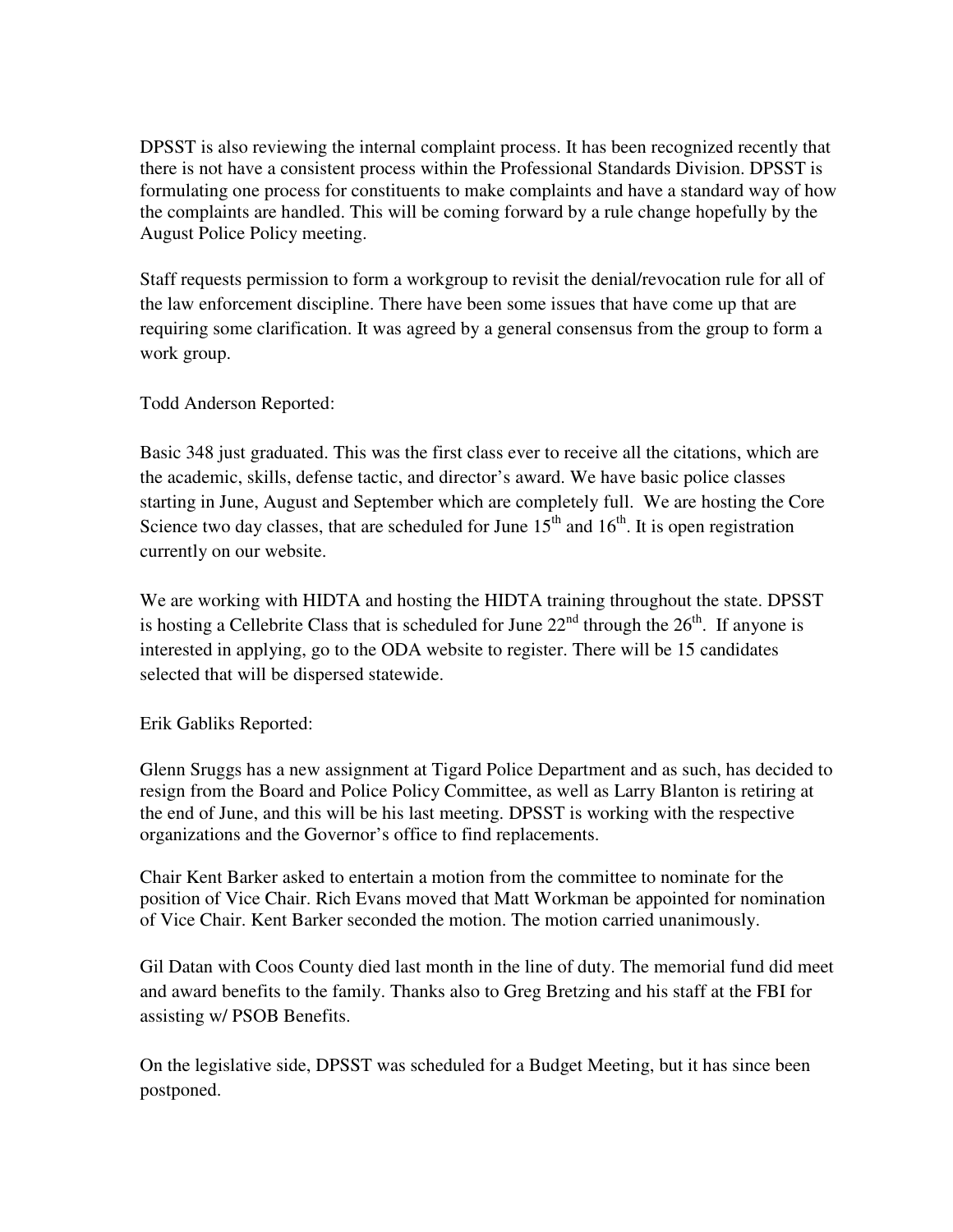There is a bill currently being looked at which involves GI's. This would allow agencies to hire reserve officers and would send them to DPSST for training; we would then bill back the officer under the GI bill for the training while they were here. DPSST has several concerns with this bill as proposed.

There are three DPSST bills which include reserve backgrounds; this bill has been through the house and senate so we should be seeing a rule change soon. The access to records is moving through both chambers and the PERS Sunset extension has gone through both houses as well.

The marijuana bill still continues to be discussed. DPSST has submitted a fiscal to OLCC to add two full time positions and 2 part trainers to provide basic training to law enforcement officers.

The Tribal police officer legislation has passed both chambers and will be moving to the Governor's office. There are a number of bills that are still being actively discussed such as; use of force, profiling, and other bills in partnership with our shareholders to see what may come from this session.

Portland State University Police – DPSST hosted their governance group earlier this month for an informational session on statues and rules that DPSST/BPSST shared with PSU for their knowledge. A tour followed the information session.

DPSST is doing some background work on developing a minimum psychological standard. We are doing research as to what the impact of this might be.

Basic Classes – DPSST continues to monitor academy enrollments for basic police. At this time an officer hired today will be in a basic class within 90 days. We are working w/ OSP  $\&$ PPB which forecast a large number of retirements in the upcoming year. We have discussed the potential of additional basic police classes with the legislative Ways and Means Committee, which understood and supported out concern.

21<sup>st</sup> Century Policing Task Force – DPSST (Steve Winegar) provided testimony to this group and staff within DPSST's Center for Policing Excellence. They are actively monitoring the national discussion to ensure Oregon is addressing identified issues.